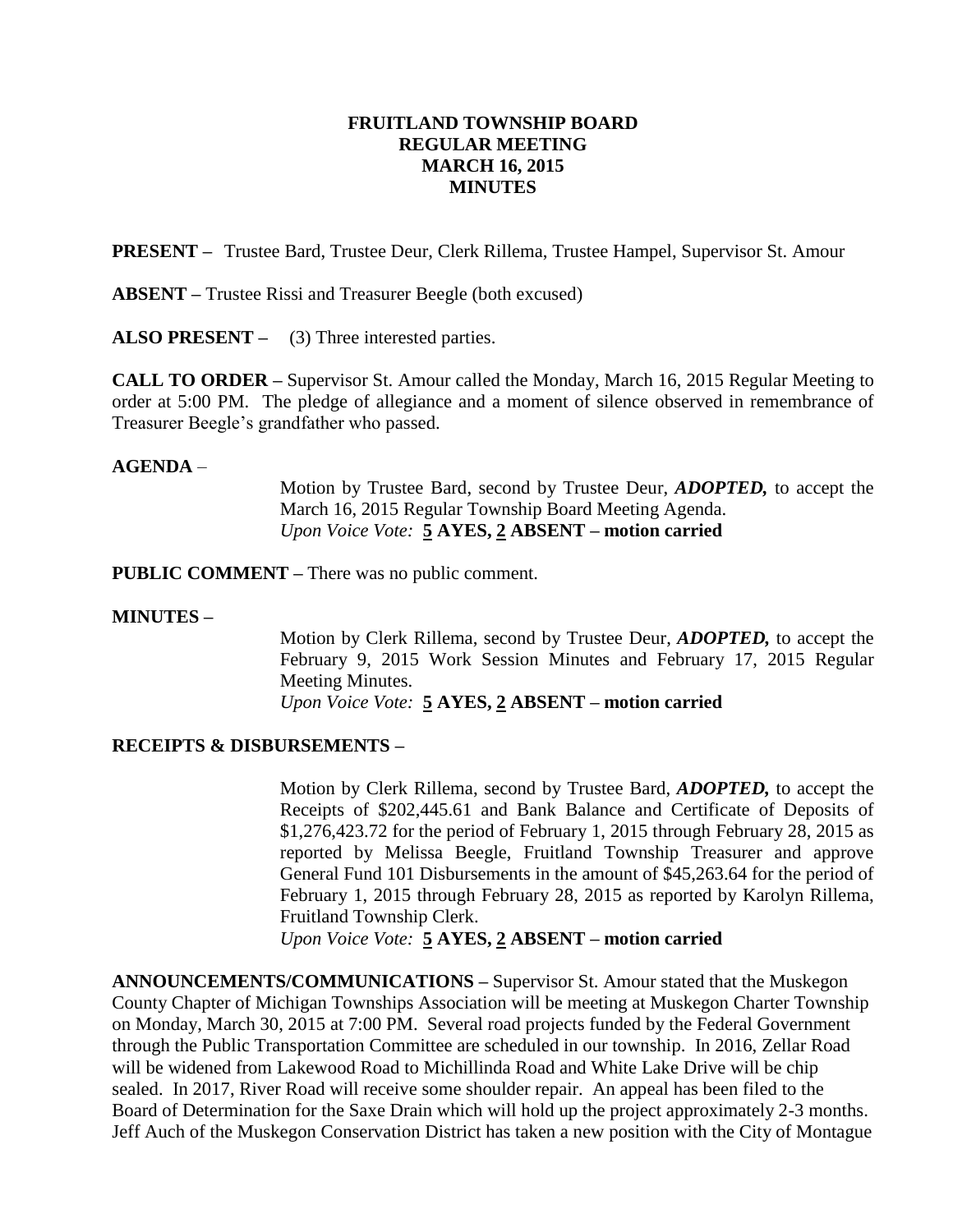and Steve Coverly will be taking over his position. Supervisor St. Amour met with a representative of Consumers Energy regarding the conversion of our fluorescent bulbs in the township hall. A quote is expected soon for costs which would be recovered in about a 2 year span. The Five Township Scrap Tire Grant was received again this year. The event will take place on Saturday, May 30, 2015 at Mullally Park from 9 AM – 2 PM. Trustee Hampel, Trustee Deur and Trustee Bard volunteered to work this event. Supervisor St. Amour stated that he is concerned with the lack of participating municipalities regarding the Fred Meijer Berry Junction Rail Trail. He will be consulting with Attorney Even regarding not being included on decisions with the project. The White Lake Area Chamber of Commerce is hosting a Recycling Workshop at the White Lake Community Library at a cost of \$5.00 per person on Wednesday, March 25 from 8:30 AM – 10:00 AM.

> Motion by Supervisor St. Amour, second by Trustee Bard, *ADOPTED,* to authorize payment of \$5.00 each for up to seven board members to attend the Recycling Workshop on Wednesday, March 25, 2015 at the White Lake Community Library. *Roll Call Vote:* Trustee Bard **AYE,** Trustee Deur **AYE**, Clerk Rillema **AYE**, Trustee Hampel **AYE**, Supervisor St. Amour **AYE**, Trustee Rissi, **ABSENT**, Treasurer Beegle **ABSENT**

## **COMMITTEE/BOARD UPDATES –**

- White Lake Ambulance Authority Supervisor St. Amour stated that he would like to report to the Authority a history of our actions and the push back he received since April 2013. He would like to request them to make up the shortage of \$300,000.00 for the last three years and the potential \$100,000.00 for this current fiscal year since they refused to listen to our plea two years ago. Clerk Rillema reviewed the backup for the invoice received for the shortage of approximately \$95,000.00. The backup consists of three fiscal years invoices for three areas – legal, computers and vehicle repairs. Clerk Rillema will be asking the Finance Committee of the WLAA at their meeting held at Fruitland Township on Tuesday, March 17, 2015 the reasoning for those items only.
- White Lake Fire Authority Treasurer Beegle was absent so her report will be given at the next meeting in April.
- Duck Creek Watershed Trustee Hampel stated that the group is currently working on a pictorial depths map of Duck Lake and an invasive plant species booklet of Duck Lake/Duck Creek to sell as a fundraiser. Trustee Deur stated that a similar booklet is also being published for the White Lake Association. Trustee Hampel explained that they may want exposure for this fundraiser on our e-news. She also reported that volunteers are being sought for the May/June Duck Creek Water Sampling. She will gather the information, so Supervisor St. Amour may put in an upcoming e-news.

## **OLD BUSINESS –**

1. 2015-16 Budget Discussion – Supervisor St. Amour stated that the budget is close to finalization. He will be meeting with the Sheriff again this Thursday regarding the PINS program. He has kept the line item for the Joint Planning Commission fee at this time but will write a letter stating that funds will be held until there is a better understanding of the value to Fruitland Township. He received a quote for the Riley-Thompson Road project of approximately \$193,000.00 for existing road and approximately \$273,000.00 to widen road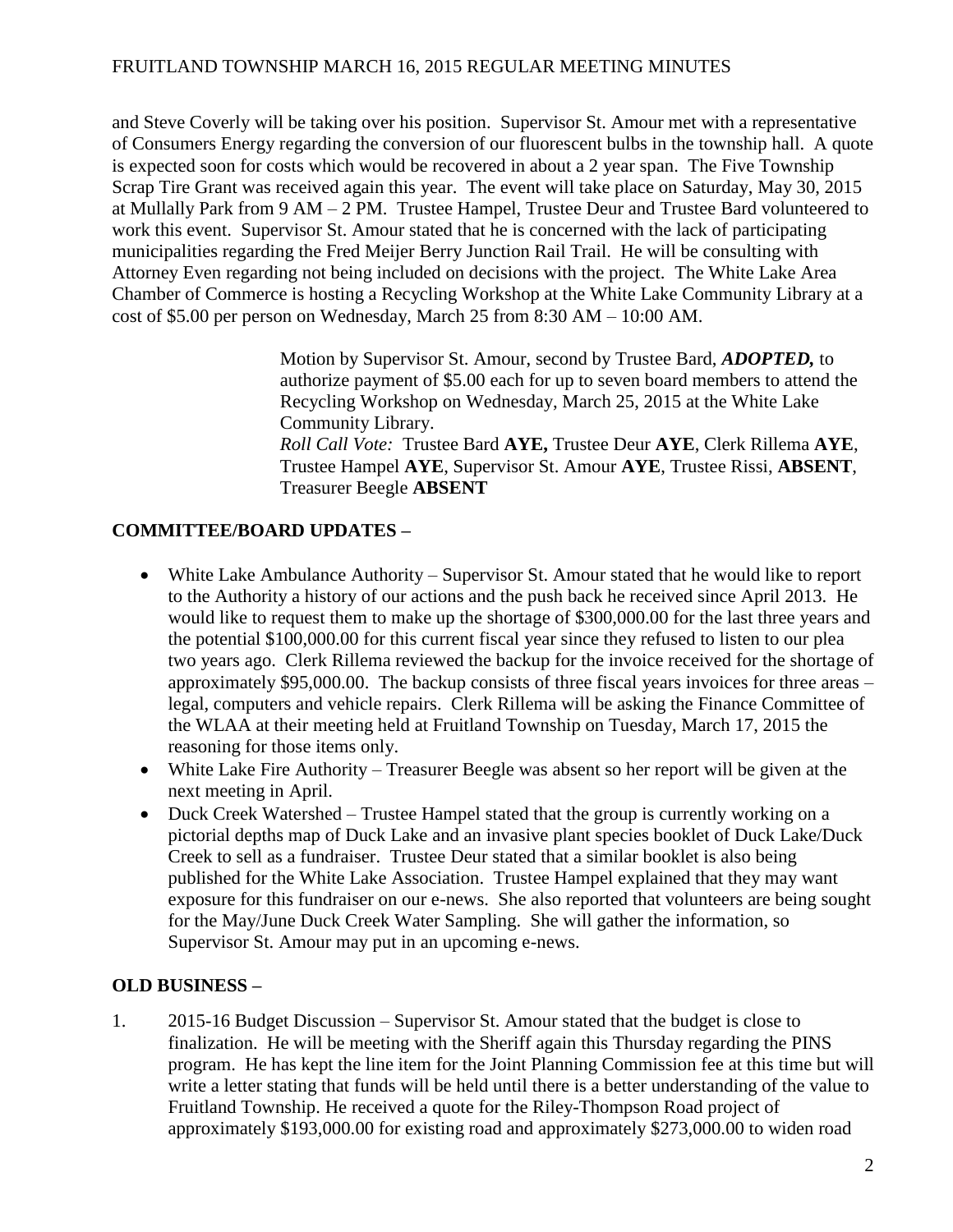and pave the shoulders. The board at this time is considering existing road improvements at the lower cost. Supervisor St. Amour will investigate if the MCRC is still participating in the 60/40 split. Trustee Deur inquired about the additional funds for ordinance enforcing and regarding an overlap for the Zoning Administrator. Supervisor St. Amour will take that into consideration prior to the budget adoption meeting.

#### **FRUITLAND TOWNSHIP RESOLUTION NO. 2015-05(a) ESTABLISH TRUSTEE SALARY FOR FISCAL YEAR 2015 / 2016**

*WHEREAS*, The Township of Fruitland, County of Muskegon, is a general law township established in 1869; and

*WHEREAS*, The electorate of the Township of Fruitland, County of Muskegon, elected four Trustees at a General Election, held November 6, 2012, in accordance with the Election Law of the State of Michigan, to fulfill the duties and responsibilities established by Statutes of the State of Michigan and the Township of Fruitland ; and

*WHEREAS*, The Township of Fruitland does not hold an Annual Meeting; and

*WHEREAS*, The Township of Fruitland has not adopted an Ordinance to Establish a Salary Compensation Committee;

*THEREFORE, LET IT NOW BE RESOLVED,* that this resolution identifies the authority of the members of the Fruitland Township Board to determine the salaries of the elected officials, in compliance with MCLA 41.95 (3), and

Motion by Clerk Rillema, second by Supervisor St. Amour, *ADOPTED,* Resolution 2015-05(a) to approve Trustee Salary for fiscal year 2015 – 2016.

Upon a roll call vote, with all members present, the members voted as follows:

**"AYE"**: Trustee Bard, Trustee Deur, Supervisor St. Amour, Clerk Rillema, Trustee Hampel **"NAY"**: None **"ABSENT"**: Trustee Rissi, Treasurer Beegle

*BE IT RESOLVED THAT*, as of April 1, 2015, the salary of each of the Trustees for the Township of Fruitland shall be established at a proper level of \$*3,825.78* for the Fiscal Year of April 1, 2015 through March 31, 2016.

> Karolyn Rillema, Clerk Township of Fruitland

## **NEW BUSINESS -**

1. February 2014-15 Budget Amendments –

Motion by Clerk Rillema, second by Trustee Bard, *ADOPTED,* to authorize the Clerk to make the February 2014-15 Budget Amendments as presented. *Roll Call Vote:* Trustee Bard **AYE,** Trustee Deur **AYE**, Clerk Rillema **AYE**, Trustee Hampel **AYE**, Supervisor St. Amour **AYE**, Trustee Rissi, **ABSENT**, Treasurer Beegle **ABSENT**

### 2. Computer Purchase –

Motion by Clerk Rillema, second by Supervisor St. Amour, *ADOPTED,* to authorize the Clerk to purchase a replacement PC Basic I-3 computer from IT Right in the amount of \$625.00 for her office. *Roll Call Vote:* Trustee Hampel **AYE,** Clerk Rillema **AYE**, Trustee Deur **AYE**, Trustee Bard **AYE**, Supervisor St. Amour **AYE**, Trustee Hampel **ABSENT**, Treasurer Beegle **ABSENT**

3. Credit Card Acceptance –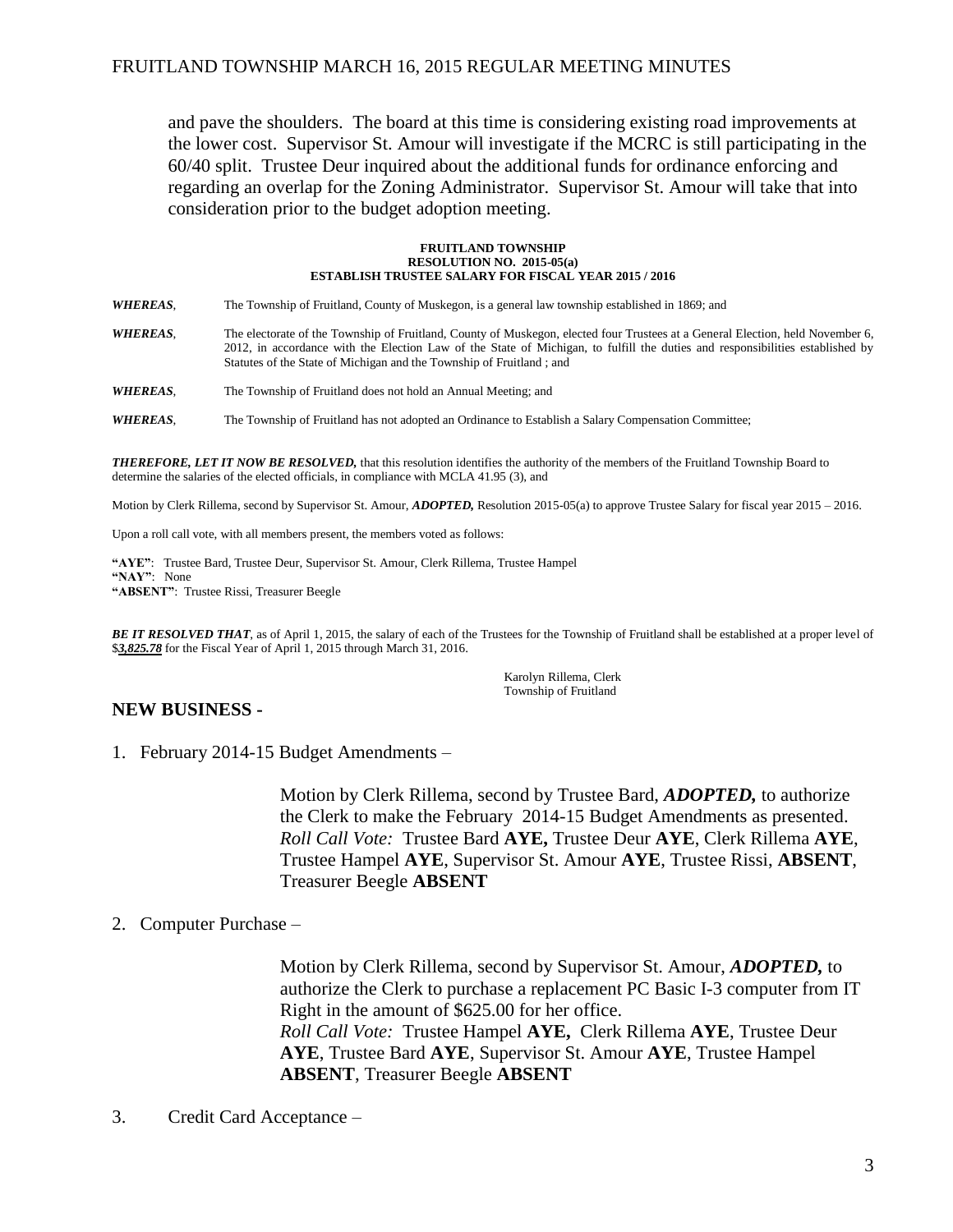#### **FRUITLAND TOWNSHIP RESOLUTION 2015 – 14 Credit Card Acceptance Resolution**

*WHEREAS,* the adoption of a resolution authorizing the acceptance of payments by financial transaction devices is within the purview of the township pursuant to PA 280 of 1995; and

*WHEREAS,* the treasurer of Fruitland Township has determined acceptable financial transaction devices include: *Visa MasterCard Discover Card American Express Electronic Funds Transfers*

Motion by Clerk Rillema, second by Trustee Bard, *ADOPTED,* Resolution 2015-13 Credit Card Acceptance effective April 1, 2015.

Upon a roll call vote, with all members present, the members voted as follows:

**"AYE"**: Trustee Hampel, Clerk Rillema, Trustee Deur, Trustee Bard, Supervisor St. Amour **"NAY"**: None **"ABSENT"**: Trustee Rissi, Treasurer Beegle

*BE IT RESOLVED THAT,* effective April 1, 2015 Fruitland Township authorizes the use of financial transaction devices and authorizes the treasurer to proceed to implement their use.

Karolyn Rillema, Clerk Township of Fruitland

### 4. FOIA Appeals –

Motion by Supervisor St. Amour, second by Trustee Deur, *ADOPTED,* to deny Mr. Kruse of his two FOIA appeals for the same request dated March 11, 2015 stating it was DENIED, as a Public Body Response with requested information was mailed for his March  $6<sup>th</sup>$  request on March 9, 2015 along with certified copies of other requests.

*Upon Voice Vote:* **5 AYES, 2 ABSENT – motion carried**

5. Board Comments – Clerk Rillema stated that she attended a presentation regarding the upcoming FOIA amendments effective July 1, 2015. Many changes will be forthcoming and she has contacted Attorney Even for his review. As reported at the work session, both Deputy Clerk Dion and Clerk Rillema's notary public licenses are up for renewal in November 2015. She spoke to the Office of the Great Seal and a \$10.00 renewal fee per notary is necessary by July 2015 to get processed. No need for a new seal or stamp is necessary. She will request such at that time. Clerk Rillema also stated that the Parks & Recreation Commission will not be holding a April 2015 meeting. Because it is a 2015-16 Fiscal Year item, there meeting schedule will not be adopted until the budget adoption meeting on the  $31<sup>st</sup>$  of March. It will be listed on the Meeting Schedule Resolution as "no meeting" for that date. Trustee Deur inquired about timing of appointing another Planning Commissioner. Supervisor St. Amour stated that it will be part of our budget meeting as there are other appointments necessary at that time also.

### **ADJOURNMENT –**

Motion by Trustee Bard, second by Trustee Deur, *ADOPTED,* to adjourn the March 16, 2015 Regular Meeting of the Township of Fruitland at 6:07 PM. *Upon Voice Vote:* **5 AYES, 2 ABSENT – motion carried**

Respectfully Submitted,